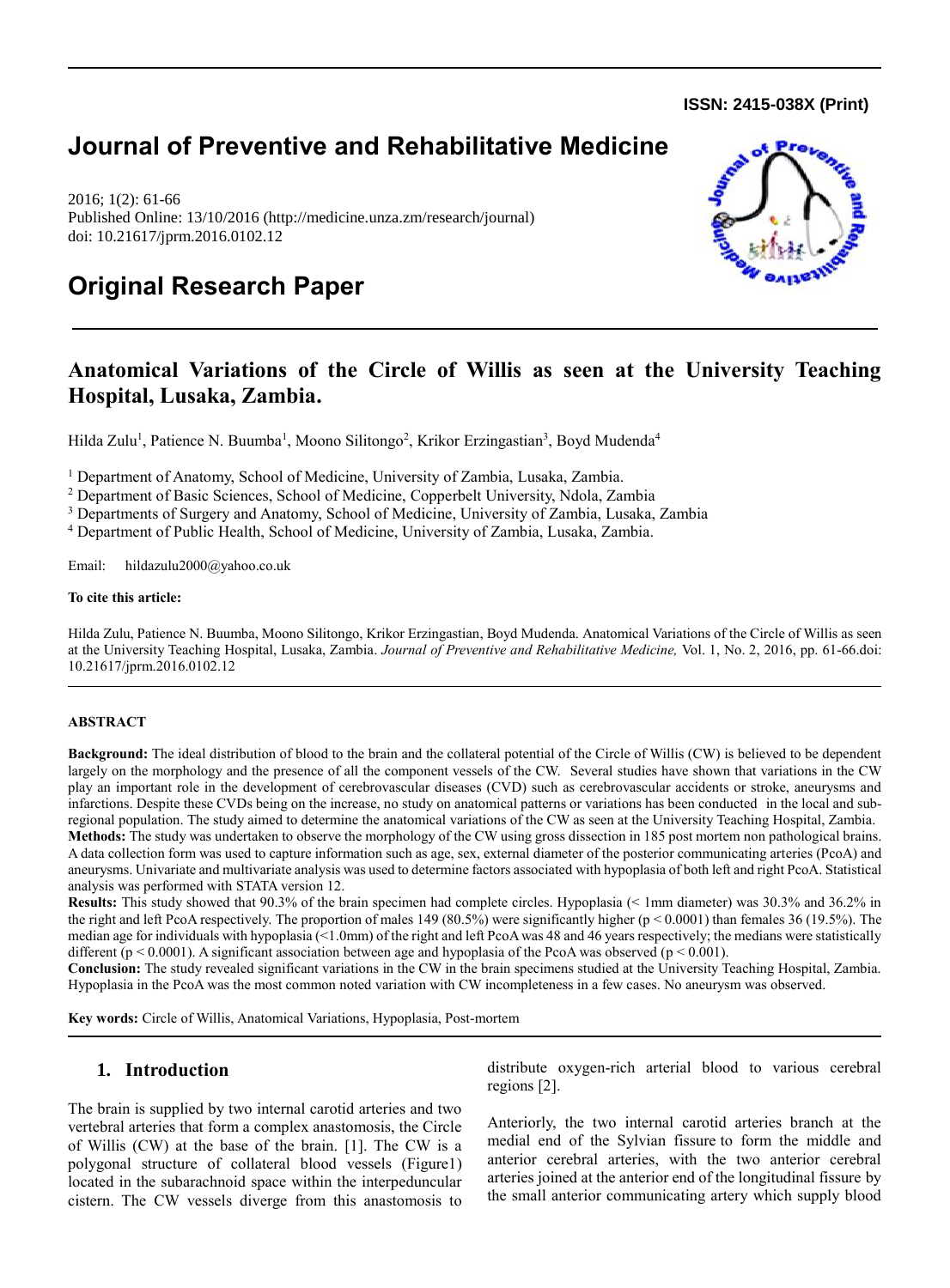to the front and the sides of the brain. Posteriorly, there are two posterior cerebral arteries, formed by the division of the basilar artery, joined to the ipsilateral internal carotids by a posterior communicating artery. These perfuse and supply the posterior aspect of the brain [1].

The ideal distribution of blood to the brain and the collateral potential of the CW is believed to be dependent largely on the morphology and the presence of all the component vessels of the CW [3]. However, there is a considerable individual variation in the pattern and calibre of vessels that make up the CW. Different anomalies such as absence, split, hypoplastic (< 1mm diameter) and accessory vessels had been observed [4,21]. These anomalies are frequent in the anterior and posterior communicating arteries since these arteries are designated as primary collateral pathways [5]. In light of this the integrity of the CW may be compromised because anomalies and hypoplasia in the anterior and posterior communicating arteries of the CW are common [6].

Furthermore, the anatomical variations such as absence, hypoplasia and aneurysms that had been observed in the CW may affect the occurrence and severity of symptoms of cerebrovascular diseases (CVD) such as cerebrovascular accidents or stroke, aneurysms and infarctions among others [7]. Identification of such variations using Magnetic resonance angiography (MRA) and computerized tomographic angiograms (CT) in a specific population is therefore important in the evaluation of cerebral vascular morbidity for appropriate management [8].

Magnetic resonance angiography and CT angiography exhibits the functional morphology of the CW and also offers a useful means for hemodynamic assessment of blood flow and direction through different techniques and procedures [5]. There is a definite correlation between the anomalies of CW (absent, split, hypoplastic and accessory vessels), especially asymmetrical PcoA, asymmetric proximal segments of the anterior cerebral artery (ACA) and aneurysms on the vessels of the CW [9]. Although the cause of cerebral hemorrhage is multifactorial, the variations in CW play a role in hemorrhagic strokes [9].

To this effect, knowing the state of the circle becomes vital to neurosurgeons in patient selection in order to determine the adequacy of the brain circulation in operations for cerebral aneurysms and also in ligation of the internal carotid artery [10]. The fact that no such a study has been conducted in the local and sub-regional population as well as the increase in the incidence of CVD, the study on variations in the CW anatomy was undertaken. This study may also have special value in future research to ascertain influence of genetic, racial, regional, environmental and hemodynamic factors [8].

## **2. Methodology**

## **Study design and population**

This cross sectional study determined the prevalence of variations in 185 post mortem brains at the University Teaching Hospital in Lusaka city, Zambia. The formula for determining the sample size for prevalence studies was used

*Hilda Zulu, Patience N. Buumba, Moono Silitongo, Krikor Erzingastian, Boyd Mudenda. Anatomical Variations of the Circle of Willis* to estimate the sample size. The assumption for the sample size was obtained from a cross section study conducted in Sri Lanka similar to the one adapted in this study. The prevalence of a typical CW in the Sri Lankan study was 14% [11] giving a prevalence of the variation used in this study to be 86% or 1- 0.14=0.86. All brains from human cadavers that underwent post-mortem and did not show evidence of pathology or trauma (severe haemorrhage, tissue damage and mass lesions) of the brain and its blood supplying vessels were included in the study.

## **Data collection**

Data was collected immediately after removal of the brain from the cranial cavity. Dissection was done to expose the CW and photographs taken. The CW was studied in each specimen with reference to parameters such as completeness, aneurysms and external diameter of the PcoA. Only the PcoA external diameter was measured since variations such as hypoplasia and absence are most common in these vessels [12, 6].

A digital vernier calliper was used to measure external diameter of the PcoA while aneurysms and presence/ absence of component vessels to describe completeness /incompleteness were observed. A data collection form was formulated and was used to capture information such as age, sex, external diameter of PcoA and aneurysms. The brain specimen was placed back into the cranium upon completion of the examination. Ethical approval for the study was obtained from Excellence in Research Ethics and Science Converge Institutional Review Board, Zambia (Ref. No. 2015- July 00005948). This study was performed as part of the routine postmortem examinations and to this effect, the consent used was that obtained by Pathologists.

## **Data analysis**

The analysis of the anatomical pattern and variations of the CW was performed using STATA (STATACORP, version 12, College Station, Texas, USA). A two sample test of proportion for gender was used giving an equal proportion of male and female. To test for differences in the median, two sample Wilcoxon Rank Sum (Mann Whitney) test was used. The median diameter was chosen to describe hypoplasia with a cut off of point less than 1mm. Univariate and multivariate analysis was used to determine factors associated with hypoplasia of both left and right PcoA. All statistical tests were performed at 5% significance level or 95% confidence interval with p-value of <0.05 to determine statistical significance.

## **3. Results**

The total sample size was 185 of human cadavers with the median age of 37 years (range; 17-86). The proportion of males 149 (80.5%) were significantly higher ( $p < 0.0001$ ) than females 36 (19.5%). The median age for individuals with hypoplasia (<1.0mm) of the right PcoA was 48 years (range; 17-86 years) and those without it was 34 years (17-72 years); the medians were statistically different ( $p < 0.0001$ ). In case of hypoplasia of the left PcoA, the median age for the affected was 46 years (range; 17-86 years) and those unaffected was 33 years (range; 17-75 years); there was a statistical difference, p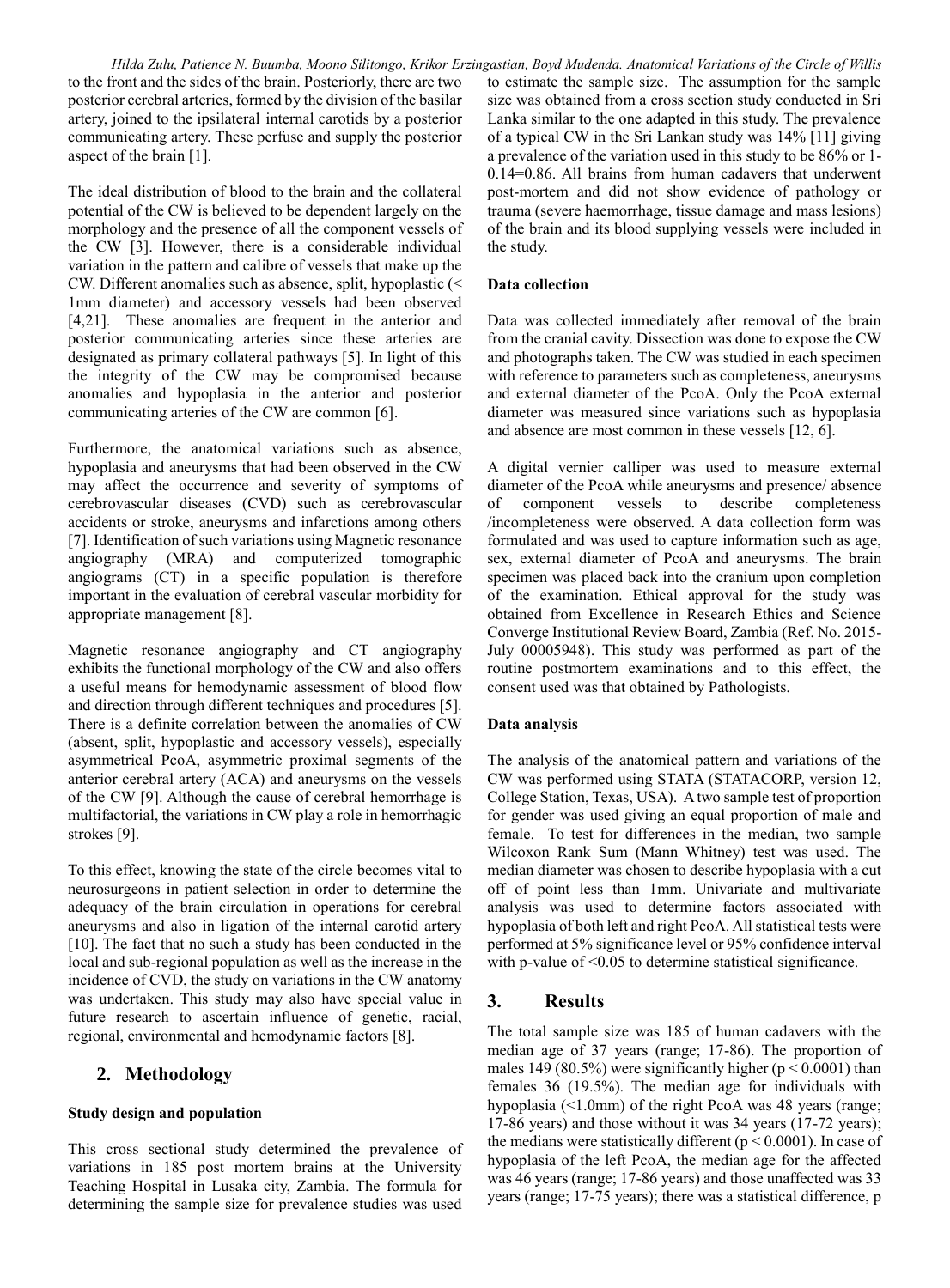$\leq 0.0001$ . Average values and the standard deviations for right and left PcoA were 1.4 ( $\pm$ 0.8) mm and 1.3 ( $\pm$ 0.7), respectively.

The means and standard deviations for males and females with regards to right and left PcoA were 1.4  $(\pm 0.8)$  mm and 1.3  $(\pm 0.7)$  mm and 1.4  $(\pm 0.7)$  mm and 1.4  $(\pm 0.6)$ , respectively. However, the t-test showed that there was no statistical difference in the means of both right ( $p = 0.7191$ ) and left ( $p =$ 0.6650) side of the PcoA with respect to gender.

This study showed that 90.3% of the brain specimen had complete circles (figure 2). Hypoplasia (< 1mm diameter) was 30.3% and 36.2% in the right and left PcoA respectively (figure 1). Multivariate analysis showed that one unit increase in age statistically increased the likelihood of having hypoplasia of the left and right PcoA by 9% and 10% respectively. However, of all the human cadavers examined, no aneurysm was observed.



**Figure 1** showing bilateral hypoplasia of the PcoA with diameters less than 1mm measured during post-mortem examination

**Table 1: Basic Characteristics of the study variables**

| <b>Characteristics</b>  | N(%)                 |
|-------------------------|----------------------|
| Total                   | 185 (100%)           |
| Gender                  |                      |
| Male                    | 149 (80.5)           |
| Female                  | 36(19.5)             |
| PcoA Rt                 |                      |
| $\leq 1.0$ mm           | 56 (30.3)            |
| $\geq 1.0$ mm           | 129 (69.7)           |
| PcoA Lt                 |                      |
| $\leq 1.0$ mm           | 67 (36.2)            |
| $\geq 1.0$ mm           | 118 (63.8)           |
| <b>Circle of Willis</b> |                      |
| Complete                | 167(90.3)            |
| Incomplete              | 18 (9.7)             |
| Aneurysm                |                      |
| Yes<br>No               | 0(0.0)<br>185 (100%) |



**Figure 2** showing a complete circle: Posterior part: All components, PcoA, posterior cerebral artery (PCA) and basilar artery present (BA); normal in their origin and size. Bifurcation of BA is equal and symmetric. Anterior part: all the components, anterior cerebral (A1) segment and anterior communicating artery (ACoA) present; normal in their origin and size.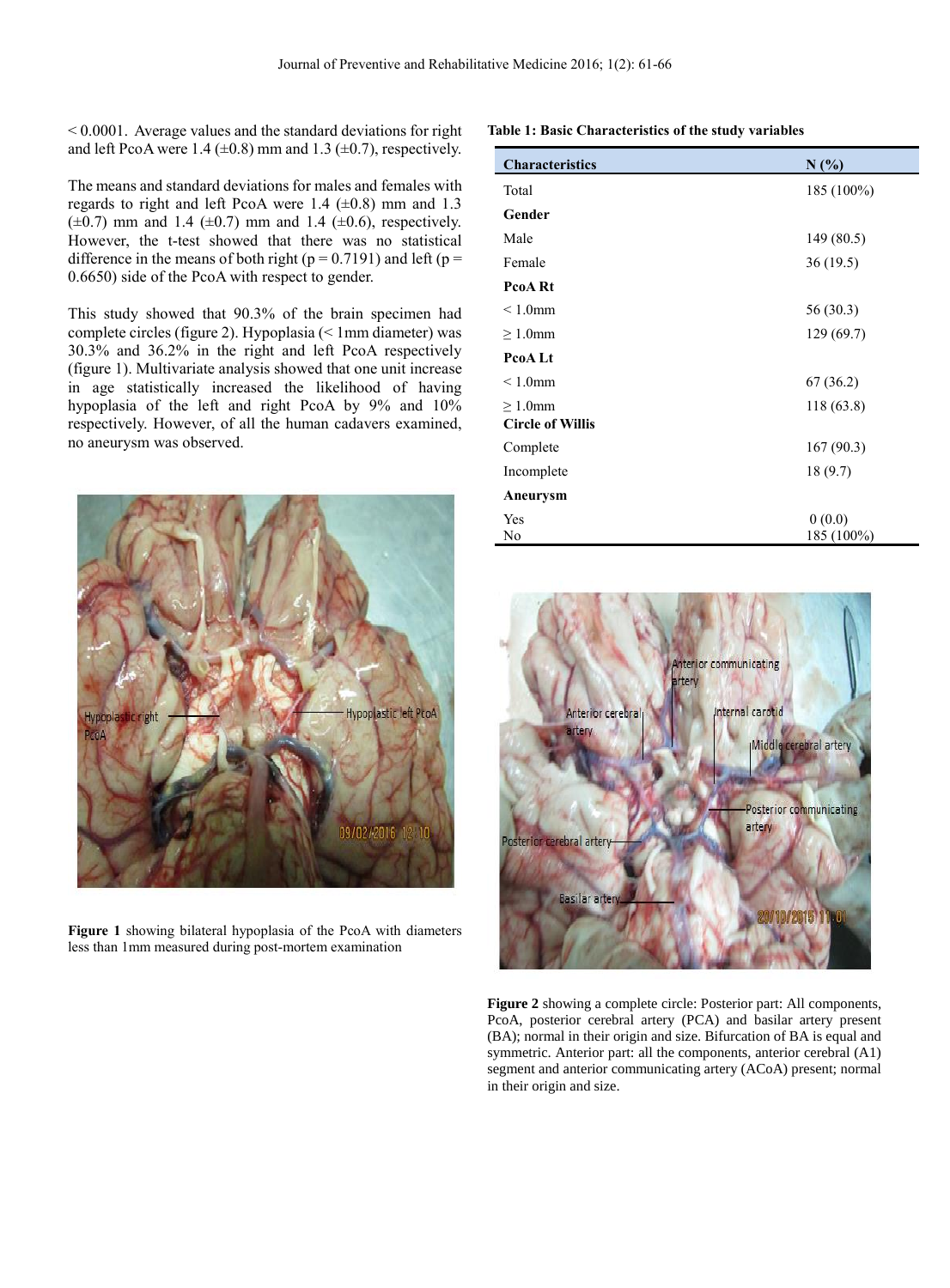|                           | Univariate analysis |                | <b>Multivariate analysis</b> |                |
|---------------------------|---------------------|----------------|------------------------------|----------------|
| <b>Characteristics</b>    | <b>OR (95%CI)</b>   | <b>P-value</b> | <b>OR (95%CI)</b>            | <b>P-value</b> |
| Hypoplasia for left PcoA  |                     |                |                              |                |
| Age                       | 1.08(1.05, 1.11)    | $< 0.001$ **   | 1.09(1.06, 1.12)             | $< 0.001$ **   |
| Gender                    |                     |                |                              |                |
| Male                      | 0.00                | 0.00           | 0.00                         | 0.00           |
| Female                    | 0.52(0.23, 1.19)    | 0.123          | 0.28(0.10, 0.80)             | $0.017**$      |
| Hypoplasia for right PcoA |                     |                |                              |                |
| Age                       | 1.09(1.06, 1.13)    | $< 0.001$ **   | 1.10(1.06, 1.13)             | $< 0.001$ **   |
| Gender                    |                     |                |                              |                |
| Male                      | 0.00                | 0.00           | 0.00                         | 0.00           |
| Female                    | 1.02(0.46, 2.24)    | 0.967          | 0.70(0.26, 1.88)             | 0.477          |

|  |  |  | Table 2: Factors associated with left and right posterior communicating arteries |  |
|--|--|--|----------------------------------------------------------------------------------|--|
|  |  |  |                                                                                  |  |

Abbreviations: OR = odds ratio; CI = confidence interval; PcoA = posterior communicating artery;  $\dot{p}$ -value < 0.05

## **Factors associated with hypoplasia**

Univariate and multivariate analysis (Table 2) shows the factors associated with hypoplasia for both left and right PcoA. A multivariate analysis showed that one unit increase in age statistically increased the likelihood of having hypoplasia of the left PcoA by 9% (OR 1.09; 95%CI 1.06, 1.12;  $p < 0.001$ ). At univariate analysis, gender was not associated with hypoplasia of the left PcoA (OR 0.52; 95% CI 0.23, 1.19;  $p =$ 0.123). However, during multivariate analysis, females had a statistically reduced odds of having hypoplasia of the left PcoA by 72% (OR 0.28; 95%CI 0.10, 0.80;  $p = 0.017$ ) compared to their male counterpart. Hence, making age and gender as the factors associated with hypoplasia of the left PcoA.

In case of hypoplasia of the right PcoA, multivariate analysis showed that a unit increase in age statistically increased one's odds of having hypoplasia by 10% (OR 1.10; 95% CI 1.06, 1.13;  $p < 0.001$ ). Gender was not statistically significant at both univariate and multivariate analysis (OR 1.02; 95%CI 0.46, 2.24;  $p = 0.967$  and OR 0.70; 95%CI 0.26, 1.88;  $p =$ 0.477). Therefore, making age as the only variable associated with hypoplasia of the right PcoA.

## **4. Discussion**

In this present study a high prevalence of CW completeness was observed (90.19%). This was compared to studies in India (48%) [7, 4] and Egypt (46.7%) [13], in which almost half of the circles were complete. On the other hand, a study in Sri Lanka found [14] a low prevalence of completeness in the CW (14.2%). The wide range in the prevalence of the typical configuration could be attributed to the influence of genetic, regional, environmental, hemodynamic factors and also the diversity in the classification of hypoplastic vessels [7].

In this study the CW was considered complete if all the component vessels were present, whether hypoplastic or duplicated but not absent. This was based on the classification system that focuses on the continuity of the circular configuration (morphological completeness) that measures the potential for collateral flow development [5]. On the other hand the CW was found to be incomplete in a few cases and this was mostly due to absence of the PcoA unilaterally or bilaterally. This incompleteness could pose a risk factor for ischaemic stroke especially in internal carotid occlusion [8].

## **Hypoplasia in the posterior communicating arteries**

The PcoA connects the two systems that supply the brain (internal carotid and vertebro-basilar systems). Therefore, making the PcoA very important vessels and worthwhile to study since they provide collaterals in the cerebral circulation so that if one system is blocked, the other can take over [15]. To define hypoplasia of the PcoA, various authors used different measurement. In the present study, the vessel was considered hypoplastic if the external diameter was less than 1mm, chosen based on various autopsy studies [16, 12, 4, 21].

Variations in the PcoA are regarded as the most common variations in brain circulations. They are either hypoplastic or missing in 10% to 46% of the cases [12, 6]. Similarly, in the present study, hypoplasia was seen in 30.3% and 36.2% in the left and right PcoA respectively. Absent vessels were seen in 9.7% which is consistent with the reported incidence of absent vessels, usually the PcoA ranging from 0.6% to 17% in the CW leading to circle incompleteness [7]. These results confirms that the greatest variation in calibre between individuals occurs in the PcoA, which is normally very small, so that only limited flow is possible between the anterior and posterior circulations [2].

According to most literature, hypoplasia of PcoA is a congenital variation and does not lead to any symptoms if other component vessels of the CW are functioning normally. This observation could explain its presence in otherwise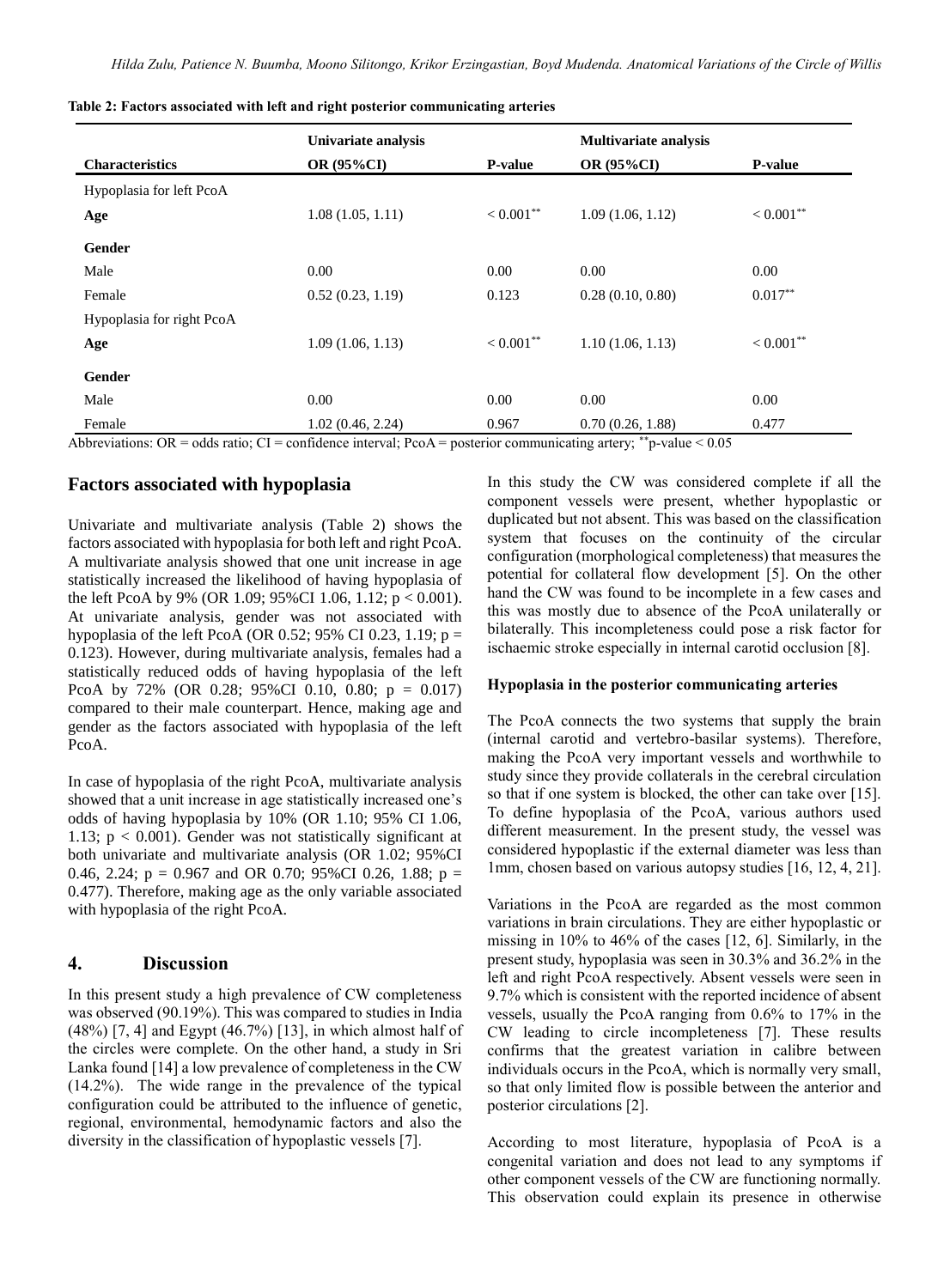normal persons. However, PcoA becomes a risk factor in ischaemic stroke in the presence of internal carotid artery (ICA) occlusion [17]. It has been emphasised that anomalies of the PcoA have a great significance since it forms a link between two major arterial systems [14]. Consequently, a hypoplastic PcoA may be a risk factor for developing neurological deficit in patients with ICA occlusion. A definitive correlation between narrow or absent PcoA and cerebral infarction in persons with ICA occlusion has also been observed [18]. Ultimately, studying the variability of the PcoA is important for academic reasons and in clinical practice since variations can influence the mode of presentation, plan of investigation and treatment of various neurological disorders [14].

#### **Factors associated with hypoplasia**

In the present study, a significant association was observed between age and hypoplasia of the PcoA. However, gender was only statistically significantly associated with hypoplasia of the left PcoA. It was established that one unit increase in age statistically increased the likelihood of having hypoplasia by 9% and 10% for left and right PcoA respectively. This was consistent with findings in the United States America where they found Larger PcoA to be more in children (39–75%) than in adults (8–29%) [19].This observation supports the notion that the calibre of this vessel could diminish with age.

In contrast, a study conducted in Serbia found the smallest calibre of the right and left PcoA (0.30 and 0.45 mm) in a 44 year-old and in a 64-year-old woman, while the largest calibre (2.86 and 3.31 mm) was found in an 80-year old woman [20]. This observation can be explained in line with literature that states that segments of the CW which are narrow or string-like, or even absent are a result of agenesis or involution during embryonic development [21]. Gender however, was not associated with hypoplasia of the right PcoA, but at multivariate analysis it was found to be a factor associated with hypoplasia of the left PcoA only.

## **5. Conclusion**

The study reveals that there were significant variations in the CW in the brain specimens studied at the University Teaching Hospital in Zambia. Hypoplasia (< 1mm diameter) in the right and left PcoA (30.3% and 36.2% respectively) was the most common noted variation. A significant association between age and hypoplasia of the PcoA was observed. However, a high prevalence in the completeness of the CW (90.3%) and no aneurysm was noted.

## **Limitation of the study**

The limitation for this study was the possible change that could have occurred in the diameter of the vessels during postmortem which could have affected the measurements.

## **Acknowledgement**

The authors wish to thank, University Teaching Hospital Managing Director, Head of Anatomy Department, Head of Pathology Department, the Pathologists and Pathology

*Hilda Zulu, Patience N. Buumba, Moono Silitongo, Krikor Erzingastian, Boyd Mudenda. Anatomical Variations of the Circle of Willis* Assistants for the help rendered during data collection. Other acknowledgements go to Benson Hamoonga and Brian Chiluba for the guidance in statistical analysis.

#### **REFERENCES**

- 1. Moorehead KT, Moore SM, Chase JG, David T & Fink J. "3D models of auto- regulated cerebrovascular flow". *J Biomech Eng*.2005; 127: 440-449.
- 2. Standring S. Gray's Anatomy, "The anatomical basis of clinical practice". 40th ed; 2008; Oxford: Churchill Livingstone, Elsevier.
- 3. Paul S & Mishra S. "Variations of the anterior cerebral artery in human cadavers: a dissection study. *J Anat Soc India 2004;* 53(1):15-16. Retrieved 20/12/2014 from http://www.medind.in/jae/t04ii1p15.pdf
- 4. Kapoor K, Singh B & Dewan LIJ. "Variations in the Configuration of the Circle of Willis''. *Anatomical Science International 2008;* 83(2):96-106. Retrieved 25/12/2014 from <http://www.ncbi.nlm.nih.gov/pubmed/18507619>
- 5. Hartkamp MJ, Van der Grond J, Van Everdingen KJ, Hillen B & Mali WPTM. "Circle of Willis Collateral Flow Investigated by Magnetic Resonance Angiography". *AHA journals 1999;* 30(12): 2671- 2678. Retrieved 01/04/2015 from [http://stroke.ahajournals.org](http://stroke.ahajournals.org/)
- 6. Merkkola P, Tulla H, Ronkainen A, Soppi V, Oksala A, Koivisto T & Hippeläinen M. "Incomplete Circle of Willis and Right Axillary Artery Perfusion". *The Annals of Thoracic Surgery 2006;* 82(1):74–80.
- 7. Iqbal S. "A Comprehensive Study of the Anatomical Variations of the Circle of Willis in Adult Human Brains. *J Clin Diagn Res 2013;* 7(11):2423–2427. Available on [www.ncbi.nih.gov/pubmed/24392362](http://www.ncbi.nih.gov/pubmed/24392362)
- 8. Hoksbergen AWJ, Fulesdi B, Legemate DA & Csiba, L. "Collateral Configuration of the Circle of Willis Transcranial Color-Coded Duplex Ultrasonograghy and Comparison with Postmortem Anatomy 2003'', 31(6):1346-1351. Retrieved from www.ncbi.nlm.nih.gov/pubmed/10835455.
- 9. Siddiq H, Tahir M. & Khalid LKP. "Variations in Cerebral Arterial Circle of Willis in Adult Pakistani Population". *Journal of college of Physicians and Surgeons Pakistan* 2010; 23 (9): 615-619. Retrieved fro[m www.ncbi.nih.gov/pubmed/24034183](http://www.ncbi.nih.gov/pubmed/24034183)
- 10. Sande V & Wanjari SP. "Variations in the Arterial Circle of Willis in Cadaver: A Dissection study. *IJHSR 2014;* 4(8):132-138. Retrieved 02/01/2015 from http://www.scopemed.org/?mno=166883.
- 11. De Silva RKR, Silva R, Amaratunga D, Gunasekera, WSL & Jayesekera RW. "Types of the cerebral arterial circle (circle of Willis) in a Sri Lankan Population". *BMC Neurol.2011;* 11 (5):1-8. Retrieved 17/02/2015 fro[m http://www.biomedcentral.com/1471-2377/11/5.](http://www.biomedcentral.com/1471-2377/11/5)
- 12. Eftekhar B, Dadmehr M, Ansari S, Ghodsi M, Nazparvar B & Ketabchi E. "Are the distributions of variations of circle of Willis different in different populations"? Results of an Anatomical Study and Review of Literature. *BMC Neurol.* 2006; 24(6): 22- 31. Retrieved 24/12/2014 from [http://www.biomedcentral.com/1471-2377/6/22.](http://www.biomedcentral.com/1471-2377/6/22)